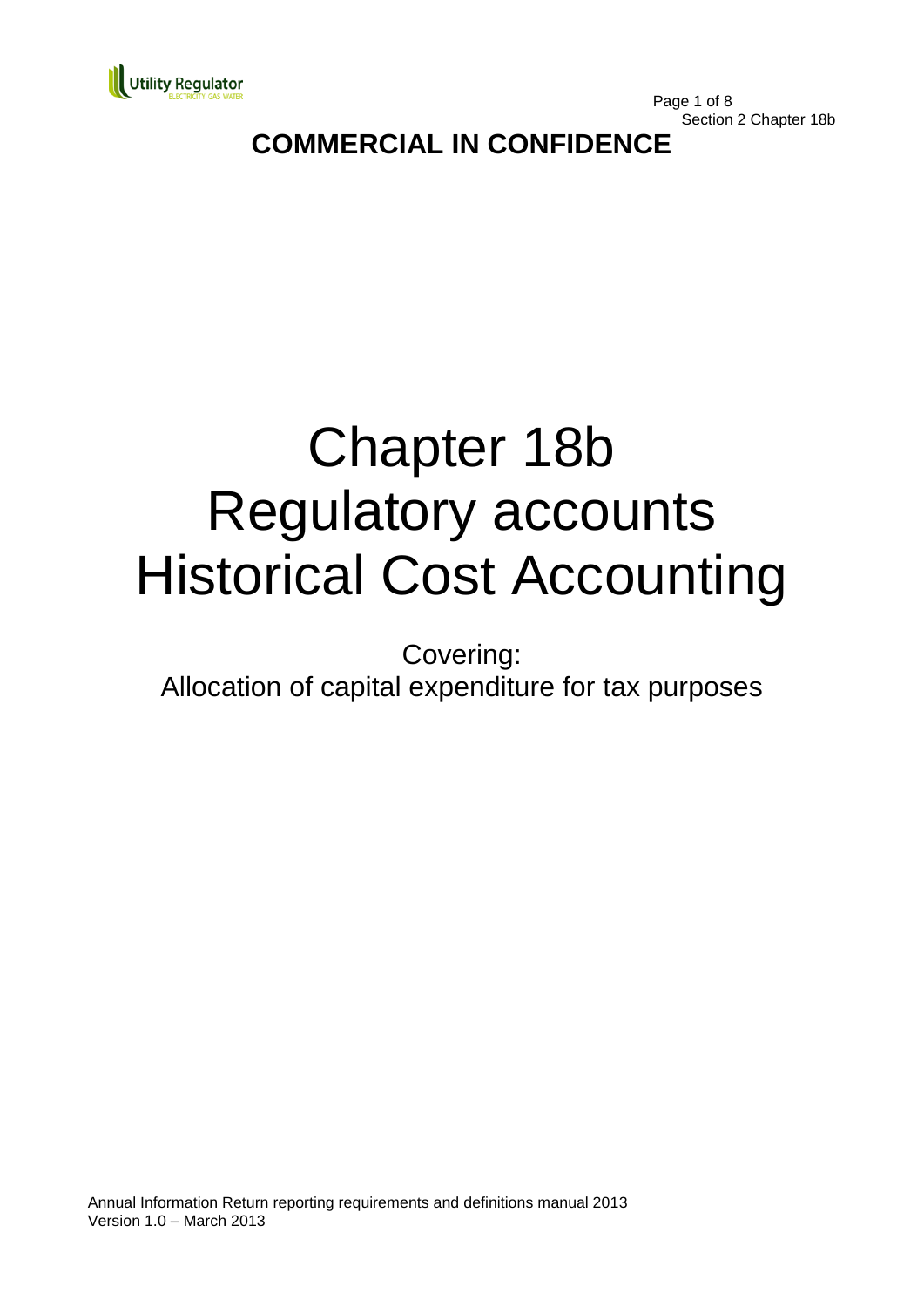

## **Chapter 18b Regulatory accounts Historical Cost Accounting**

#### **Guidance**

The return requirements relate to the appointed business and table 18b is no exception. It should be completed for the appointed business only.

The table should reflect the amounts in the tax computation for HMRC; i.e. the tax charge based on the statutory accounts under IFRS.

This table has two blocks and a total of 19 lines. The first block details how capital expenditure will be treated for tax purposes. Line 12 should equal the total capital expenditure including IRE, with lines 1 to 11 showing the split of this expenditure between the different categories. These lines should be completed on a £m basis, they will also be shown as percentages of the total. Lines 1 to 11 should equal 100%. The second block contains additional information required such as the asset lives used for calculating the depreciation allowed for capitalised revenue expenditure, information on the opening tax position and PPP expenditure qualifying for capital allowances.

All capitalised expenditure should be allocated between lines 1 to 11 depending on how they will be treated for tax purposes. NI Water should ensure that all values in these lines are consistent with any deductions and additions in table 18a (Reconciliation of operating profit to taxation charge). The total amount of capitalised expenditure should be consistent with that submitted in the corporation tax computation.

Lines 13 and 14 should be completed with the average asset life used to calculate depreciation on capitalised revenue expenditure (Non-Infrastructure and Infrastructure assets).

Lines 15 to 18 should reflect the tax position for the reporting year.

#### **Company commentary**

We need to understand significant variations from tax charges reported in the previous year. Detailed explanations and reconciliations are required in situations where:

- a) The difference in any individual item collected in table 18a and 18b is more than 20%.
- b) NI Water should:
	- Amend the lines relating to prior reporting years for any alterations which may have occurred since the AIR12 submission for example due to HMRC determinations or changes made by NI Water in its tax computations or other reasons. NI Water should include explanation for these alterations in its supporting commentary.
	- Explain what computations have been agreed with HMRC in the current/ prior reporting years and those that are still subject to agreement.
	- Highlight any significant changes in allocations for tax purposes that have arisen as a result of the agreement of computations in the current/ prior reporting years.
	- Provide commentary on the amount and type of expenditure included in each category, specifically identifying IRE, MNI and enhancement expenditure.
	- Highlight any significant movements from the previous year and explain reasons for the movement.
	- If the total capitalised expenditure recorded in line 12 is significantly different, that is over 5%, to that recorded elsewhere in the Annual Information Return for the relevant year, a reconciliation should be provided.
	- Provide commentary where the method of allocating capitalised revenue expenditure differs from that used in the previous year.

Annual Information Return reporting requirements and definitions manual 2013 Version 1.0 – March 2013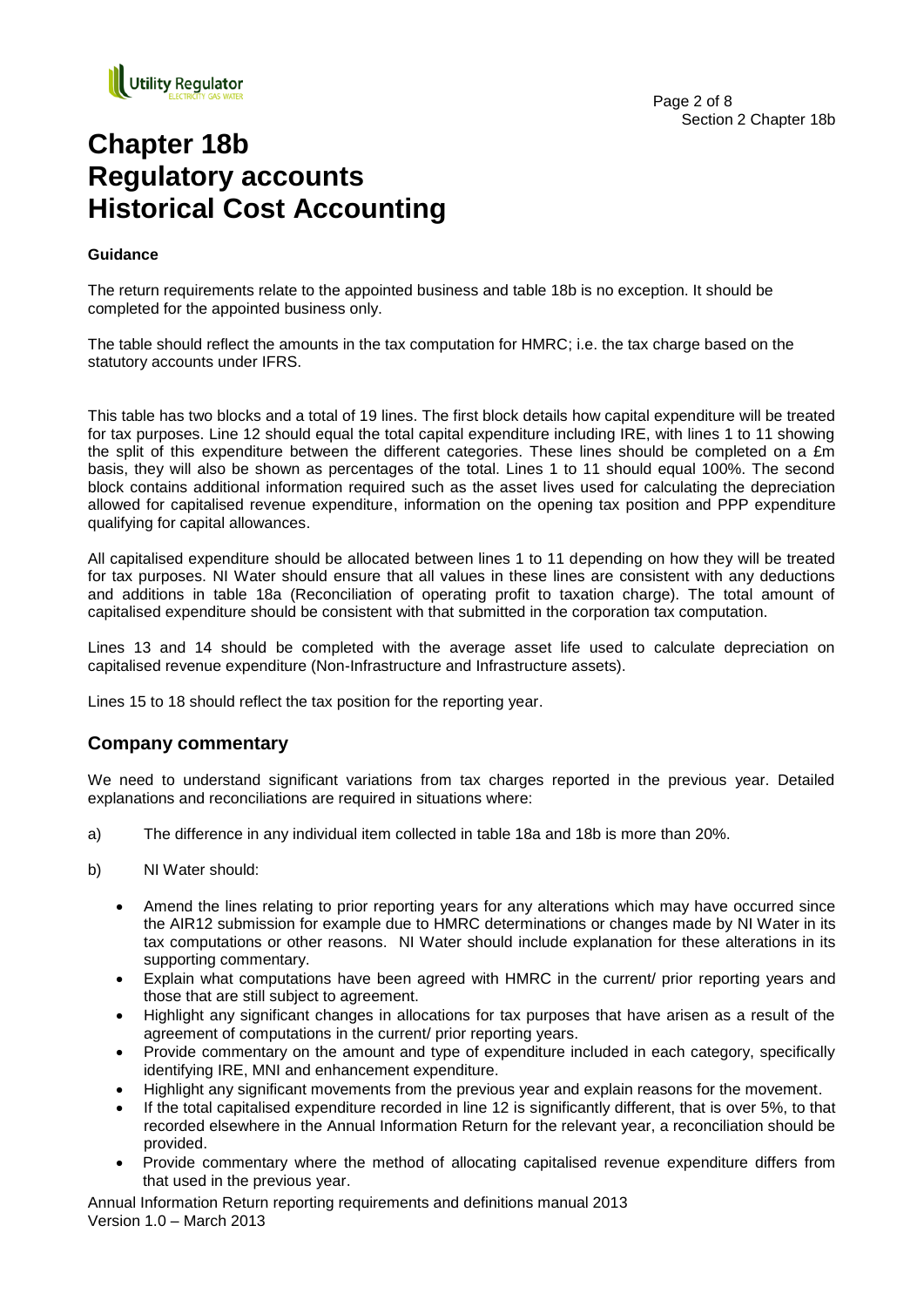

#### Page 3 of 8

Section 2 Chapter 18b

- Highlight any changes to accounting standards or policies that have resulted in changes in the allocation of capital expenditure for tax purposes with an explanation of the change and the resulting impact on the values in lines 1 to 11.
- Explain and detail the PPP element in any line of the table.

#### **Guidance for Reporters**

The Reporter should comment on the reasonableness of the asset life assumed by NI Water for infrastructure and non-infrastructure assets.

#### **Guidance for Auditors**

See "Auditors' guidance", part F, "Taxation".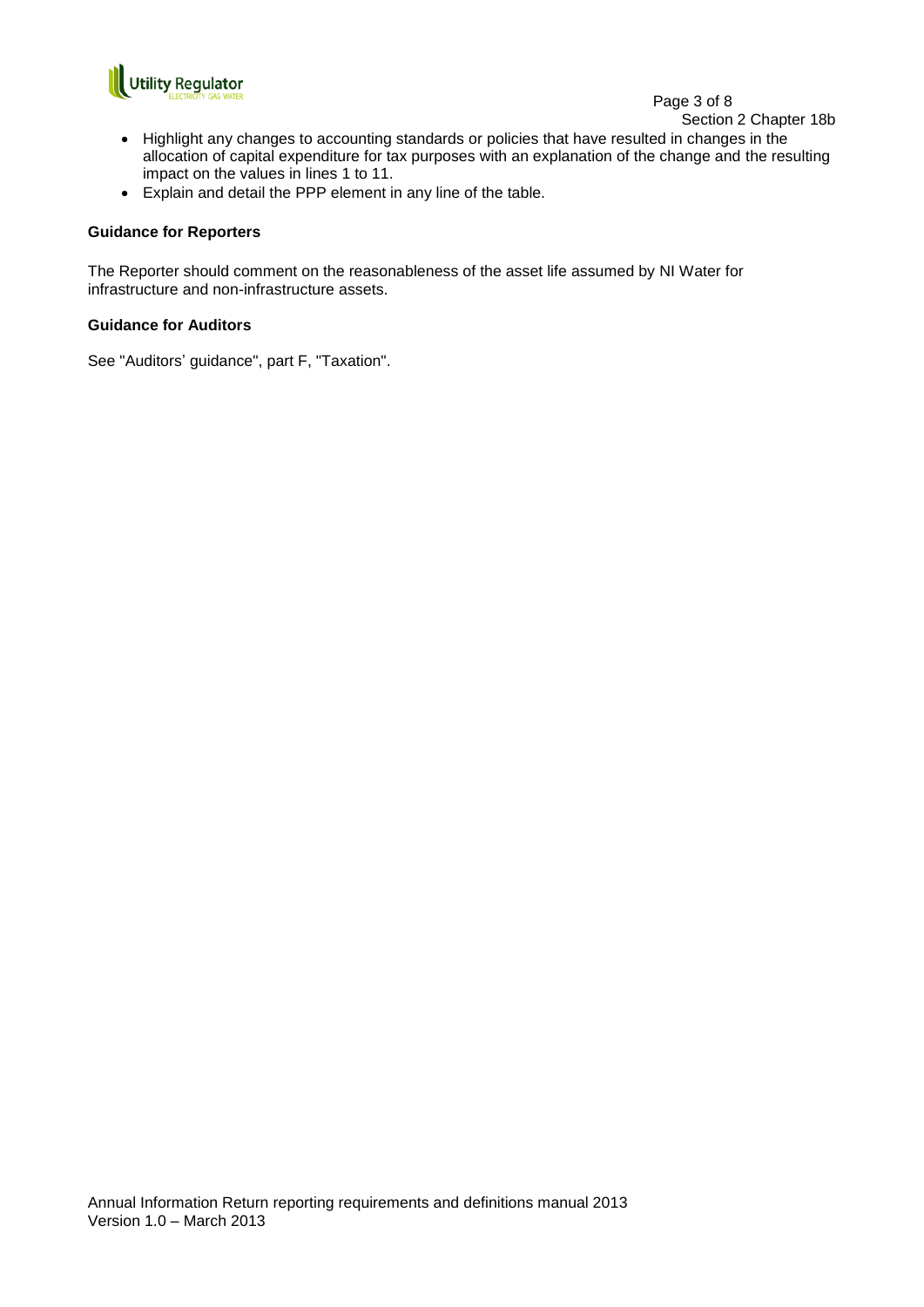

## **Table 18b line definitions**

#### **A CAPITAL EXPENDITURE CATEGORIES**

|                        | Assets qualifying for 100% first year allowances                   | £m | 3dp |
|------------------------|--------------------------------------------------------------------|----|-----|
| <b>Definition</b>      | Amount of total capitalised expenditure net of grants (as reported |    |     |
|                        | in line 12), which qualify for 100% first year allowances.         |    |     |
| <b>Primary Purpose</b> | Informing future price limit determinations.                       |    |     |
| <b>Processing rule</b> | Input field (positive number)                                      |    |     |
| <b>Responsibility</b>  | <b>Regulatory Finance Team</b>                                     |    |     |

| $\mathbf{c}$           | Assets to be included in the general pool (25%)                                                                                                                                                                              | £m | 3dp |
|------------------------|------------------------------------------------------------------------------------------------------------------------------------------------------------------------------------------------------------------------------|----|-----|
| <b>Definition</b>      | Amount of total capitalised expenditure net of grants (as reported<br>in line 12), to be included in the general capital allowance pool<br>which will receive capital allowances at 25% p.a. on a reducing<br>balance basis. |    |     |
| <b>Primary Purpose</b> | Informing future price limit determinations.                                                                                                                                                                                 |    |     |
| <b>Processing rule</b> | Input field (positive number)                                                                                                                                                                                                |    |     |
| <b>Responsibility</b>  | <b>Regulatory Finance Team</b>                                                                                                                                                                                               |    |     |

|                        | Assets qualifying for the long life pool (6%)                        | £m | 3dp |
|------------------------|----------------------------------------------------------------------|----|-----|
| <b>Definition</b>      | Amount of total capitalised expenditure net of grants (as reported   |    |     |
|                        | in line 12); to be included in the long life pool which will receive |    |     |
|                        | capital allowances at 6% p.a.                                        |    |     |
| <b>Primary Purpose</b> | Informing future price limit determinations.                         |    |     |
| <b>Processing rule</b> | Input field (positive number)                                        |    |     |
| <b>Responsibility</b>  | <b>Regulatory Finance Team</b>                                       |    |     |

|                        | Assets qualifying for the industrial buildings                     | £m | 3dp |
|------------------------|--------------------------------------------------------------------|----|-----|
|                        | allowance                                                          |    |     |
| <b>Definition</b>      | Amount of total capitalised expenditure net of grants (as reported |    |     |
|                        | in line 12), classified as industrial buildings for tax purposes.  |    |     |
| <b>Primary Purpose</b> | Informing future price limit determinations.                       |    |     |
| <b>Processing rule</b> | Input field (positive number)                                      |    |     |
| <b>Responsibility</b>  | <b>Regulatory Finance Team</b>                                     |    |     |

|                        | Assets purchased under finance leasing                             | £m | 3dp |
|------------------------|--------------------------------------------------------------------|----|-----|
| <b>Definition</b>      | Amount of total capitalised expenditure net of grants (as reported |    |     |
|                        | in line 12), purchased under finance leasing.                      |    |     |
| <b>Primary Purpose</b> | Informing future price limit determinations.                       |    |     |
| <b>Processing rule</b> | Input field (positive number)                                      |    |     |
| <b>Responsibility</b>  | <b>Regulatory Finance Team</b>                                     |    |     |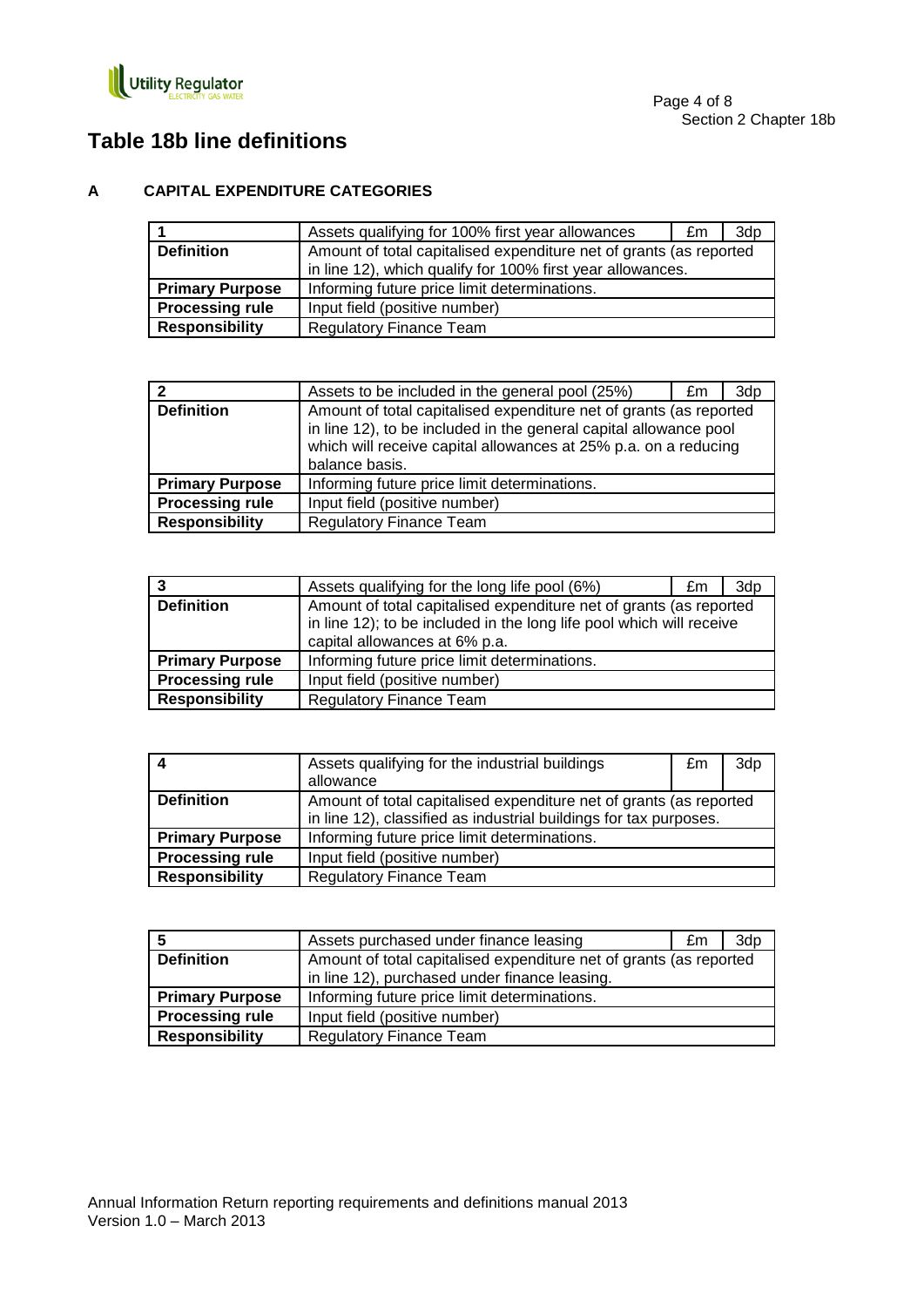

| 6                      | Capitalised revenue expenditure deducted in year<br>of spend                                                                                                                                    | £m | 3dp |
|------------------------|-------------------------------------------------------------------------------------------------------------------------------------------------------------------------------------------------|----|-----|
| <b>Definition</b>      | Amount of total capitalised expenditure net of grants (as reported<br>in line $12$ )                                                                                                            |    |     |
|                        | which is of a revenue nature and hence treated as deferred<br>(a)<br>revenue expenditure for tax purposes; and<br>for which a deduction is allowed for tax purposes in year of<br>(b)<br>spend. |    |     |
| <b>Primary Purpose</b> | Informing future price limit determinations.                                                                                                                                                    |    |     |
| <b>Processing rule</b> | Input field (positive number)                                                                                                                                                                   |    |     |
| <b>Responsibility</b>  | <b>Regulatory Finance Team</b>                                                                                                                                                                  |    |     |

|                        | Capitalised revenue expenditure depreciated - Non<br>infra                                                    | £m | 3dp |
|------------------------|---------------------------------------------------------------------------------------------------------------|----|-----|
| <b>Definition</b>      | Amount of total capitalised expenditure net of grants (as reported<br>in line $12$ )                          |    |     |
|                        | which is of a revenue nature; (and hence treated as<br>(a)<br>deferred revenue expenditure for tax purposes); |    |     |
|                        | (b)<br>which relates to non-infrastructure assets; and<br>for which a deduction for depreciation is allowed.  |    |     |
| <b>Primary Purpose</b> | Informing future price limit determinations.                                                                  |    |     |
| <b>Processing rule</b> | Input field (positive number)                                                                                 |    |     |
| <b>Responsibility</b>  | <b>Regulatory Finance Team</b>                                                                                |    |     |

| 8                      | Capitalised revenue expenditure depreciated - Infra                                               | £m | 3dp |
|------------------------|---------------------------------------------------------------------------------------------------|----|-----|
| <b>Definition</b>      | Amount of total capitalised expenditure net of grants (as reported<br>in line 12) which is        |    |     |
|                        | (a)<br>treated on a revenue nature and hence as deferred<br>revenue expenditure for tax purposes; |    |     |
|                        | (b)<br>related to infrastructure assets; and<br>a deduction for depreciation is allowed.          |    |     |
| <b>Primary Purpose</b> | Informing future price limit determinations.                                                      |    |     |
| <b>Processing rule</b> | Input field (positive number)                                                                     |    |     |
| <b>Responsibility</b>  | <b>Regulatory Finance Team</b>                                                                    |    |     |

| 9                      | Capitalised revenue expenditure not depreciated                                                      | £m | 3dp |
|------------------------|------------------------------------------------------------------------------------------------------|----|-----|
| <b>Definition</b>      | Amount of total capitalised expenditure net of grants (as reported<br>in line 12) which is           |    |     |
|                        | of a revenue nature and hence is treated as deferred<br>(a)<br>revenue expenditure for tax purposes; |    |     |
|                        | (b)<br>not depreciated; and<br>therefore no deduction is allowed.                                    |    |     |
| <b>Primary Purpose</b> | Informing future price limit determinations.                                                         |    |     |
| <b>Processing rule</b> | Input field (positive number)                                                                        |    |     |
| <b>Responsibility</b>  | <b>Regulatory Finance Team</b>                                                                       |    |     |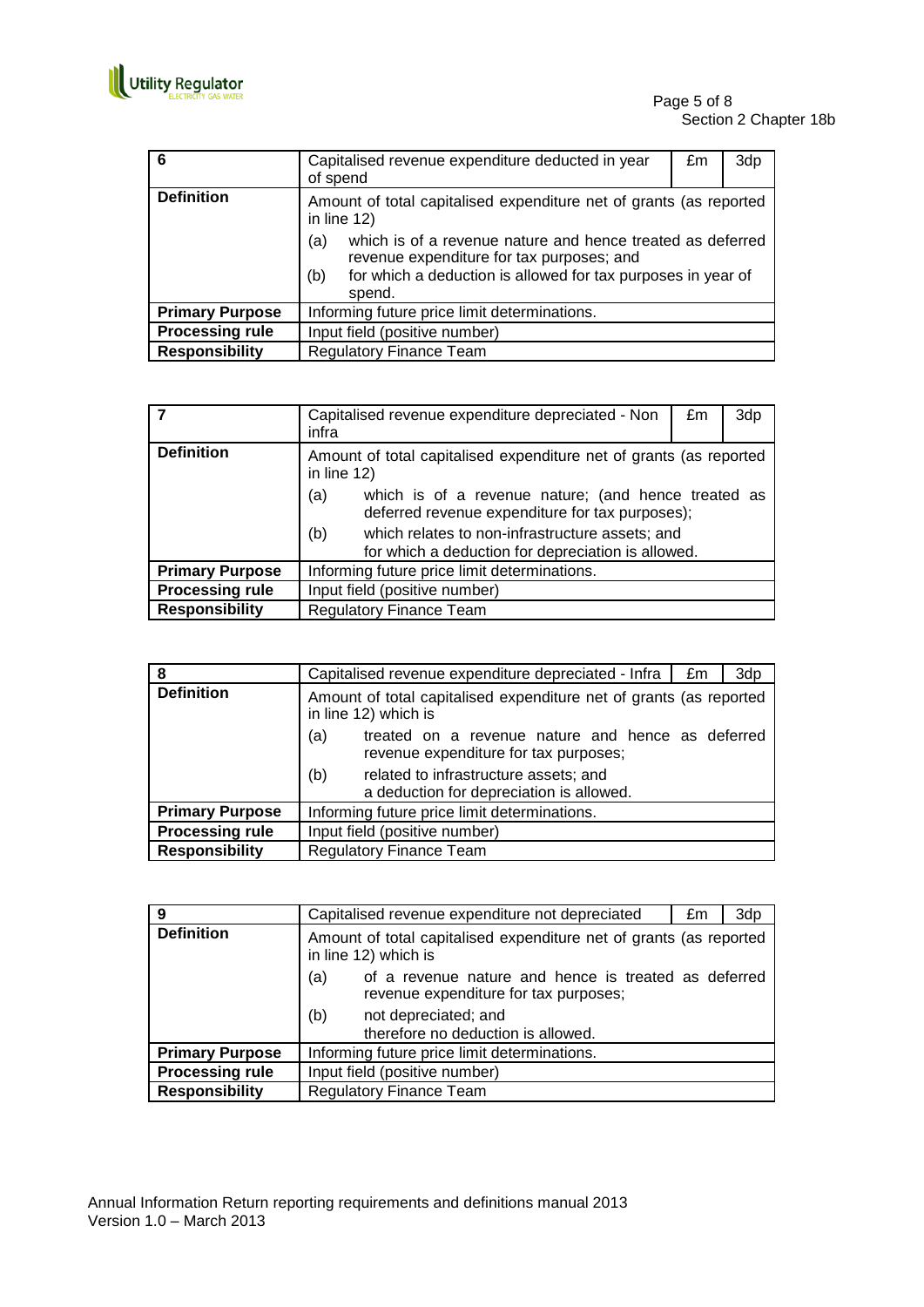

| 10                     | Other assets not qualifying for capital allowances or<br>revenue deductions                                                                                                                                                                          | £m | 3dp |
|------------------------|------------------------------------------------------------------------------------------------------------------------------------------------------------------------------------------------------------------------------------------------------|----|-----|
| <b>Definition</b>      | Amount of total capitalised expenditure net of grants (as reported<br>in line 12) in addition to those reported in line 9 which are not of a<br>revenue nature and do not qualify for capital allowances or any<br>other deduction for tax purposes. |    |     |
| <b>Primary Purpose</b> | Informing future price limit determinations.                                                                                                                                                                                                         |    |     |
| <b>Processing rule</b> | Input field (positive number)                                                                                                                                                                                                                        |    |     |
| <b>Responsibility</b>  | <b>Regulatory Finance Team</b>                                                                                                                                                                                                                       |    |     |

| 11                     | Grants and contributions taxable on receipt                                                                                                                  | £m | 3dp |
|------------------------|--------------------------------------------------------------------------------------------------------------------------------------------------------------|----|-----|
| <b>Definition</b>      | Amount of total capitalised expenditure net of grants (as reported<br>in line 12) which relates to grants and contributions which are<br>taxable on receipt. |    |     |
| <b>Primary Purpose</b> | Informing future price limit determinations.                                                                                                                 |    |     |
| <b>Processing rule</b> | Input field (negative number)                                                                                                                                |    |     |
| <b>Responsibility</b>  | <b>Regulatory Finance Team</b>                                                                                                                               |    |     |

| 12                     | Total capitalised expenditure including IRE                                                                                                                                                                                                                                                                  | £m | 3dp |
|------------------------|--------------------------------------------------------------------------------------------------------------------------------------------------------------------------------------------------------------------------------------------------------------------------------------------------------------|----|-----|
| <b>Definition</b>      | The total of all capitalised expenditure (water and sewerage<br>service) for both base service and enhancement purposes. This<br>expenditure should be reported net of grants and contributions,<br>but excluding adopted assets at nil cost. It should also include<br>infrastructure renewals expenditure. |    |     |
| <b>Primary Purpose</b> | Informing future price limit determinations.                                                                                                                                                                                                                                                                 |    |     |
| <b>Processing rule</b> | Calculated field: the sum of lines 1 to 11                                                                                                                                                                                                                                                                   |    |     |
| <b>Responsibility</b>  | <b>Regulatory Finance Team</b>                                                                                                                                                                                                                                                                               |    |     |

#### **B ADDITIONAL INFORMATION**

| 13                     | Average asset life - Non infrastructure                                                                                                                                 | Years | 0dp |
|------------------------|-------------------------------------------------------------------------------------------------------------------------------------------------------------------------|-------|-----|
| <b>Definition</b>      | The average asset life for non-infrastructure assets identified in<br>line 7 and used in the calculation of the depreciation allowance<br>reported in table 18a line 6. |       |     |
| <b>Primary Purpose</b> | Informing future price limit determinations.                                                                                                                            |       |     |
| <b>Processing rule</b> | Input field (positive number)                                                                                                                                           |       |     |
| <b>Responsibility</b>  | <b>Regulatory Finance Team</b>                                                                                                                                          |       |     |

| 14                     | Average asset life - Infrastructure                                                                                                                                 | Years | 0dp |
|------------------------|---------------------------------------------------------------------------------------------------------------------------------------------------------------------|-------|-----|
| <b>Definition</b>      | The average asset life for infrastructure assets identified in line 8<br>and used in the calculation of the depreciation allowance reported<br>in table 18a line 7. |       |     |
| <b>Primary Purpose</b> | Informing future price limit determinations.                                                                                                                        |       |     |
| <b>Processing rule</b> | Input field (positive number)                                                                                                                                       |       |     |
| <b>Responsibility</b>  | <b>Regulatory Finance Team</b>                                                                                                                                      |       |     |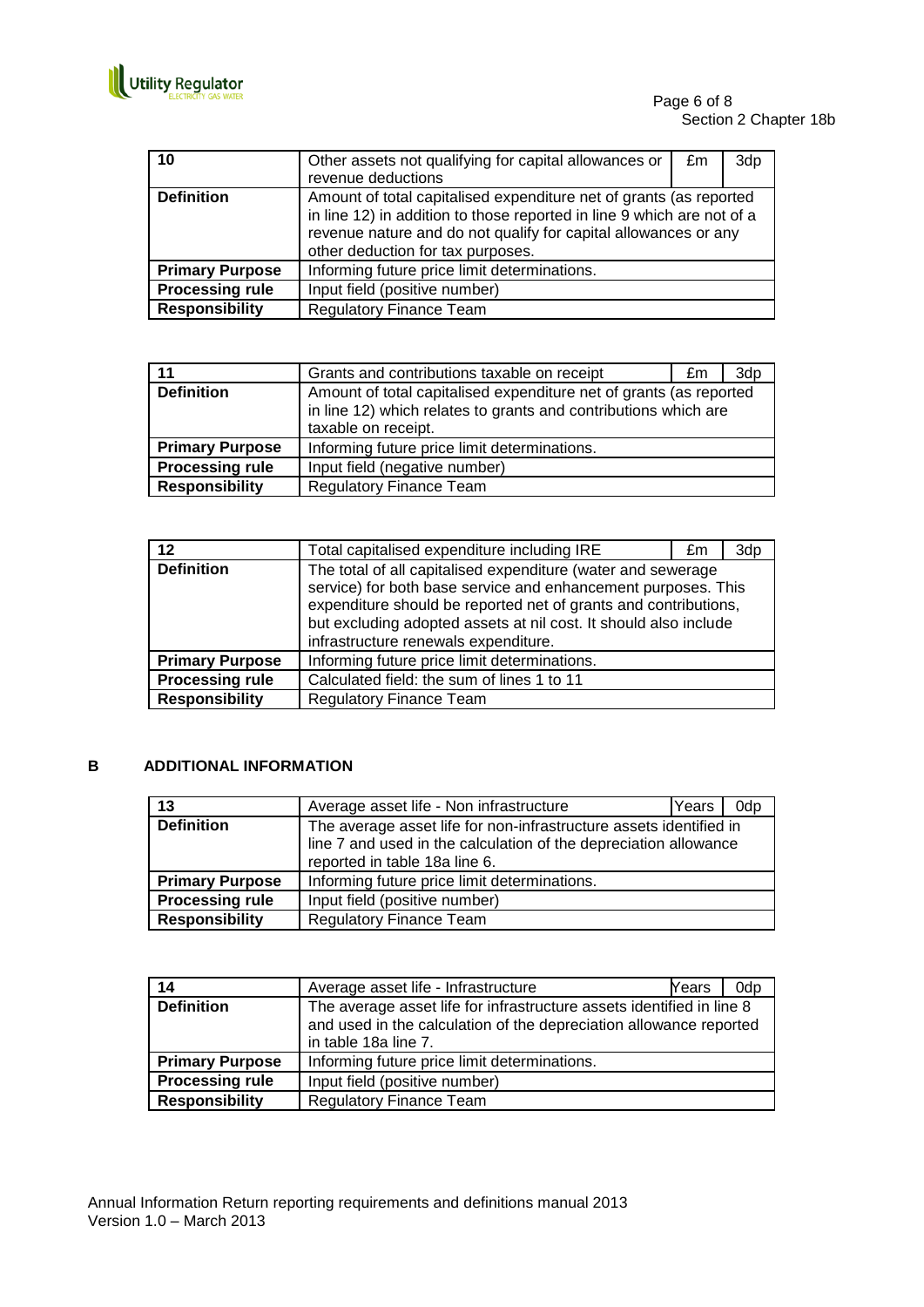

Page 7 of 8 Section 2 Chapter 18b

| 15                     | Closing pool of capital allowances - general pool                                                                                                                    | £m | 3dp |
|------------------------|----------------------------------------------------------------------------------------------------------------------------------------------------------------------|----|-----|
| <b>Definition</b>      | Balance carried forward on capital allowances pool as at the<br>balance sheet date for capital assets with a useful economic life of<br>less than twenty-five years. |    |     |
| <b>Primary Purpose</b> | Informing future price limit determinations.                                                                                                                         |    |     |
| <b>Processing rule</b> | Input field (positive number)                                                                                                                                        |    |     |
| <b>Responsibility</b>  | <b>Regulatory Finance Team</b>                                                                                                                                       |    |     |

| 16                     | Closing pool of capital allowances - long life pool                                                                                                                                         | £m | 3dp |
|------------------------|---------------------------------------------------------------------------------------------------------------------------------------------------------------------------------------------|----|-----|
| <b>Definition</b>      | Balance carried forward on long life capital allowances pool as at<br>the balance sheet date for capital assets with useful economic life<br>of greater than or equal to twenty-five years. |    |     |
| <b>Primary Purpose</b> | Informing future price limit determinations.                                                                                                                                                |    |     |
| <b>Processing rule</b> | Input field (positive number)                                                                                                                                                               |    |     |
| <b>Responsibility</b>  | <b>Regulatory Finance Team</b>                                                                                                                                                              |    |     |

| $\overline{17}$        | <b>Residual IBAs</b>                                          | £m | 3dp |
|------------------------|---------------------------------------------------------------|----|-----|
| <b>Definition</b>      | Net balance carried forward of Industrial Buildings Allowance |    |     |
|                        | assets as at balance sheet date for calculation of IBA's.     |    |     |
| <b>Primary Purpose</b> | Informing future price limit determinations.                  |    |     |
| <b>Processing rule</b> | Input field (positive number)                                 |    |     |
| <b>Responsibility</b>  | <b>Regulatory Finance Team</b>                                |    |     |

| 18                     | Losses brought forward                                          | £m | 3d <sub>p</sub> |
|------------------------|-----------------------------------------------------------------|----|-----------------|
| <b>Definition</b>      | Cumulative revenue tax losses carried forward for the appointed |    |                 |
|                        | business as at the balance sheet date.                          |    |                 |
| <b>Primary Purpose</b> | Informing future price limit determinations.                    |    |                 |
| <b>Processing rule</b> | Input field (positive number)                                   |    |                 |
| <b>Responsibility</b>  | <b>Regulatory Finance Team</b>                                  |    |                 |

| 19                     | PPP expenditure qualifying for capital allowances                                 | £m | 3d <sub>p</sub> |
|------------------------|-----------------------------------------------------------------------------------|----|-----------------|
| <b>Definition</b>      | Amount of total PPP capitalised expenditure qualifying for capital<br>allowances. |    |                 |
| <b>Primary Purpose</b> | Informing future price limit determinations.                                      |    |                 |
| <b>Processing rule</b> | Input field (positive number)                                                     |    |                 |
| <b>Responsibility</b>  | <b>Regulatory Finance Team</b>                                                    |    |                 |